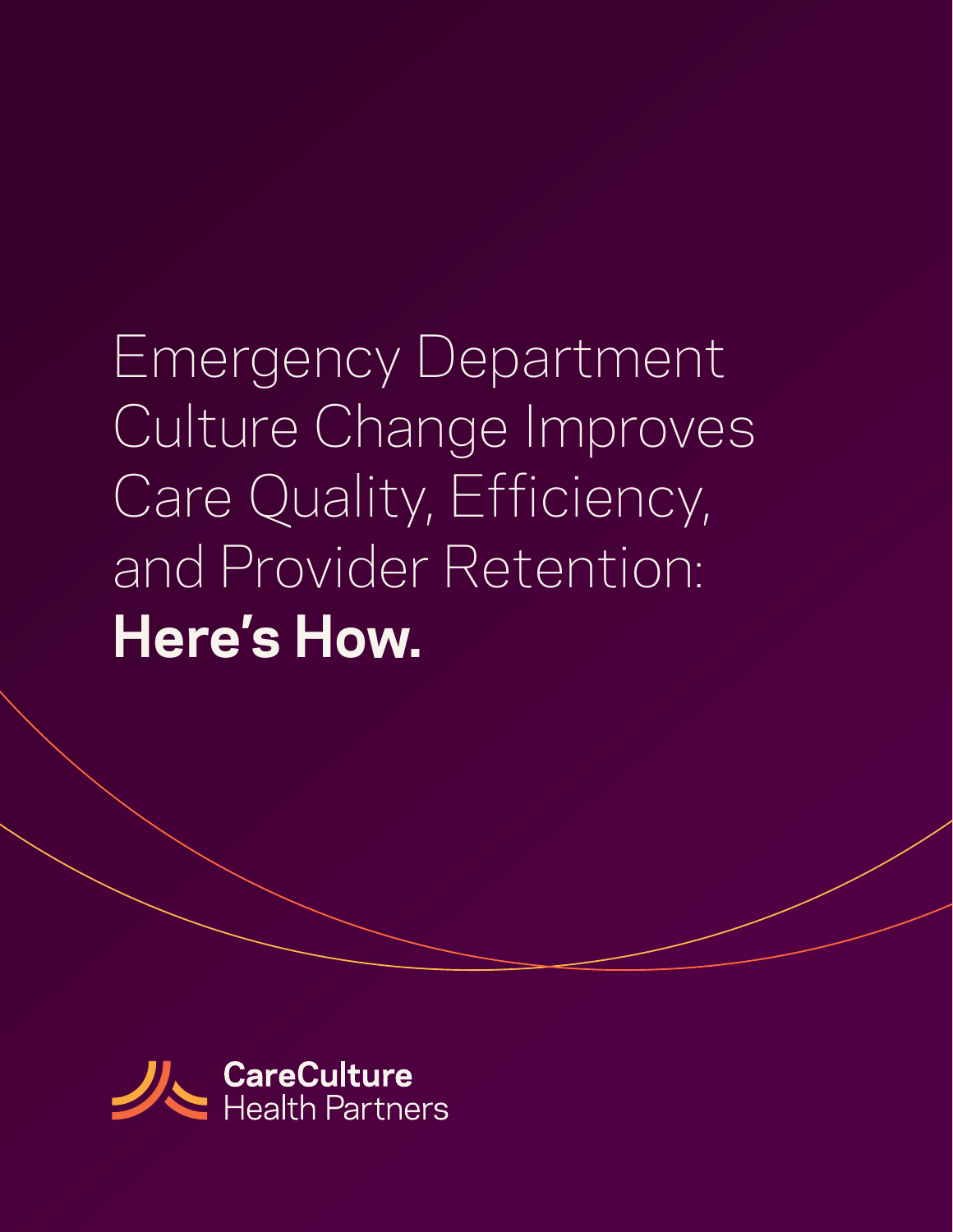



# **Culture:**  The Cure for What Ails Your Emergency Department

The challenges of health care and hospital management are constant and inevitable. The emergency department is no different. The challenges, whether they are recruitment, leadership, patient satisfaction scores, or community perception, will vary from facility to facility and may even vary from month to month within each facility. Despite the range of issues emergency departments encounter, there are measures you can take to prepare your emergency department team to overcome them. The best place to start is to ensure your team has a strong culture. A stable emergency department culture with strong leadership and clearly defined goals is well prepared for the inevitable ebbs and flows.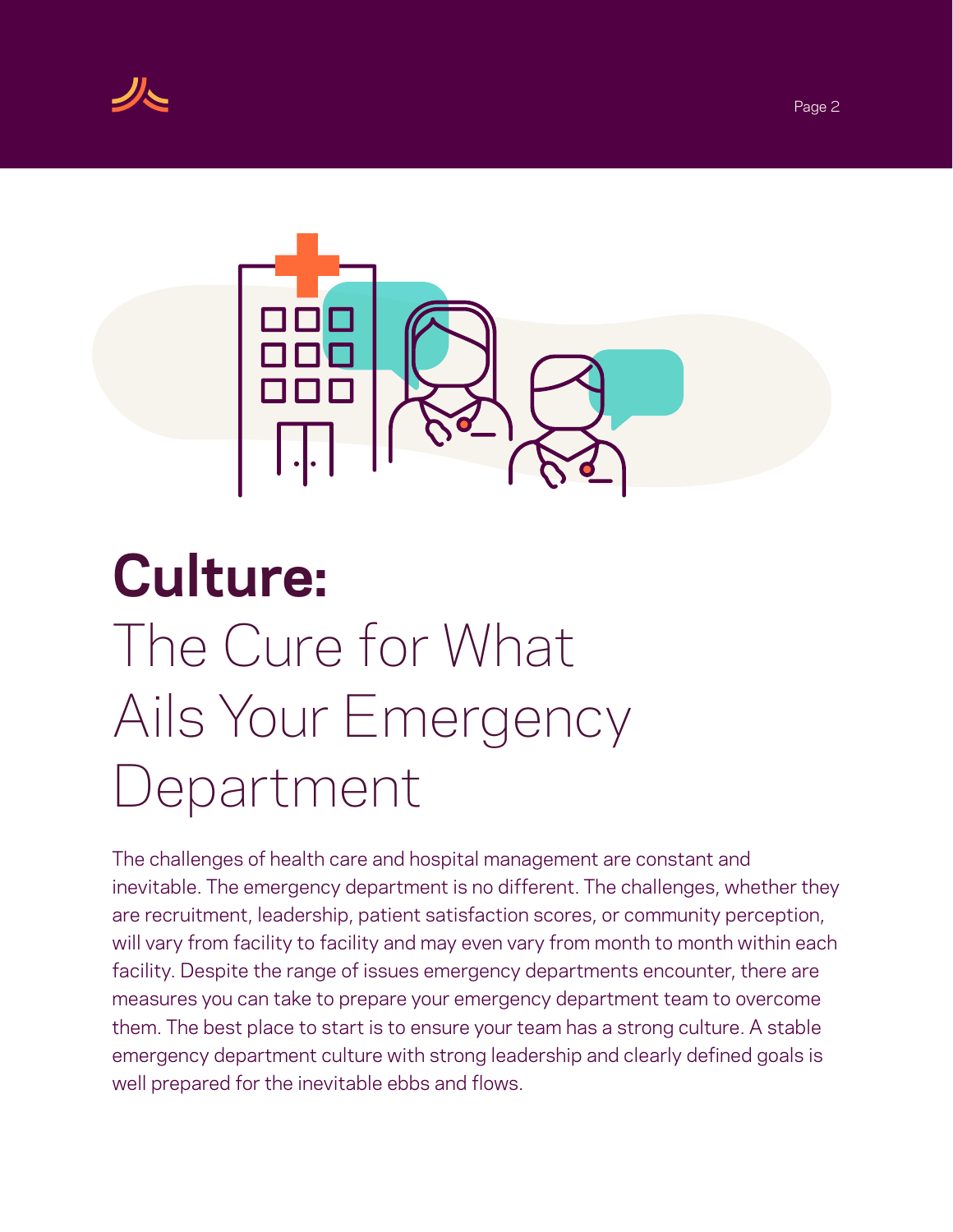



## **What is Emergency Department Culture, and Why is it so Important?**

In this white paper, we focus on the foundational elements required to establish a strong emergency department culture. Whether you are aware of it or not, your emergency department already has a unique subculture within your organization. It may be positive and harmonious, or it may

have some dysfunction. Your emergency department's culture is the sum of its leadership, core values, attitudes, and behaviors, and it is influenced by the environment your team works in each day, the way they communicate with each person they interact with, and how engaged and personally invested they are in the success of the emergency department and hospital.

Perhaps the concept of "culture change" seems insubstantial. Maybe you think of positive culture as a niceto-have element of any workplace that is secondary to your top priorities delivering efficient, cost-effective, high quality care. This white paper outlines why that order of priorities is flawed, because, in fact, a strong organizational culture is the concrete foundation upon which all lasting performance improvement builds. This philosophy is increasingly embraced across industries and promoted in bestselling books such as Simon Sinek's *Start with Why*. Healthcare is a prime place to put this philosophy to work to improve people's lives and boost the success of hospitals and health systems. When you prioritize culture, you see a tangible increase in not only patient and clinician

satisfaction, but also quality and efficiency metrics across the board.

Though emergency department culture impacts every aspect of department performance, from patient satisfaction scores to operational efficiency, it is most influential on provider satisfaction. Satisfied providers are crucial to operating a stable, effective emergency department and reducing provider turnover. As we face an industry-wide provider shortage of nearly 100,000 doctors by 20301 provider turnover is a pressing concern. Furthermore, provider satisfaction has a direct impact on burnout rates. Of the physicians working today, 46% overtly identified as feeling burnout in 2015 (up from 40% in 20132). This high demand increases physician mobility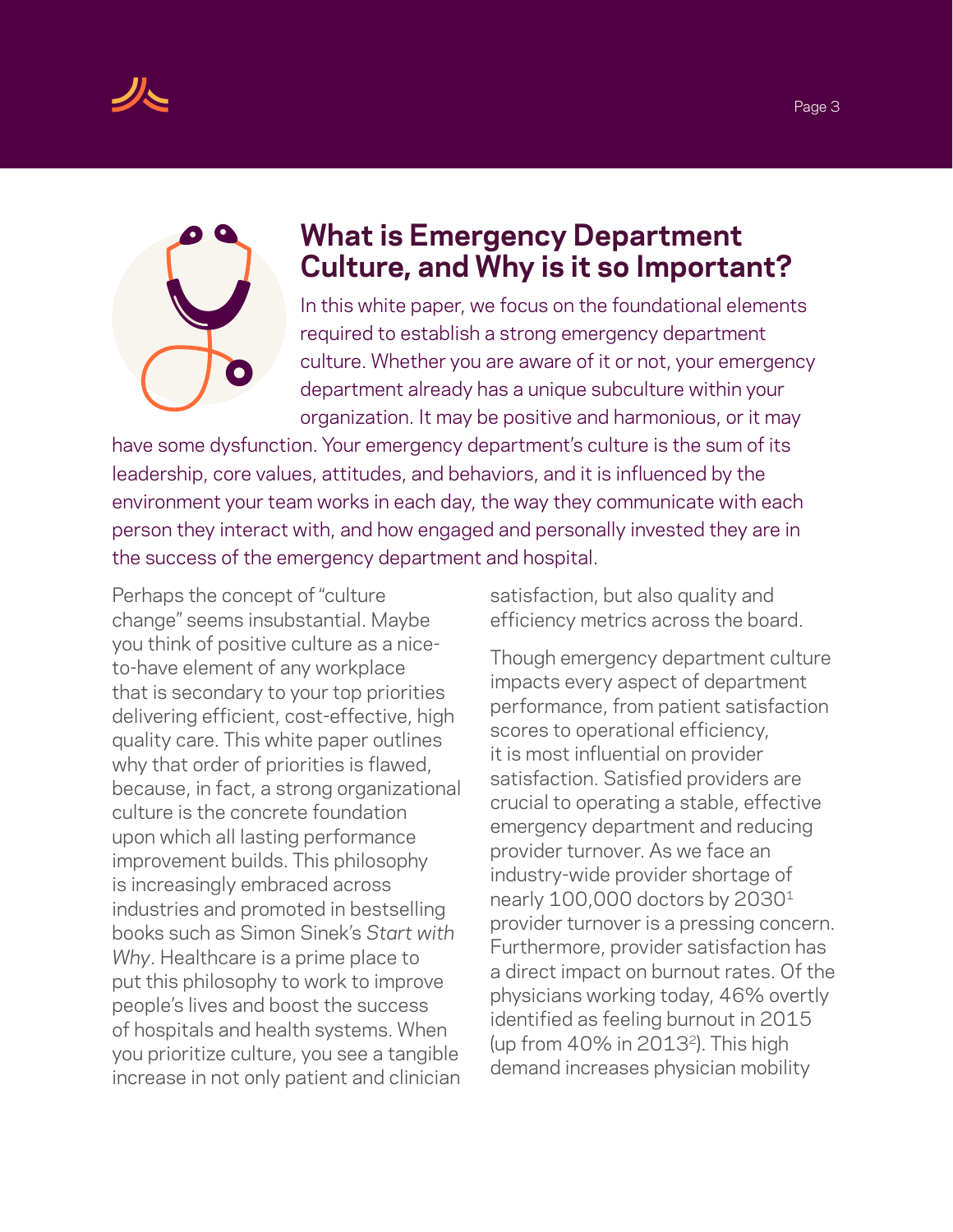

and empowers burnt out providers to leave negative work environments. Emergency departments with an unsatisfactory culture can incur costs of \$50,000-\$600,0003 in recruiting, relocation, and lost productivity for each physician FTE.

The positive impact of increasing provider satisfaction doesn't stop at avoiding the cost of replacing a valuable provider. Satisfied providers have a ripple effect that touches every meaningful aspect of emergency department success, from community perception and patient experience to patient transitions of care and overall care quality.

Every objective you strive to achieve and every challenge you face is impacted in one way or another by culture. The key is to equip your most influential culture change champion,

your emergency department medical director, with the tools needed to develop a renowned culture in your emergency department.

*When you prioritize culture, you see a tangible increase in not only patient and clinician satisfaction, but also quality and efficiency metrics across the board.*

In the following pages, we'll outline key ways to cultivate an emergency department culture that clinicians will want to be a part of that in turn will drive improvements in quality, efficiency, and provider retention metrics, including:

- Developing medical leadership
- Aligning priorities, mindset, and goals



### **The Key to Culture Change: Medical Leadership**

A medical director who understands both the daily realities of clinical work and the operational and financial realities your hospital faces is critical to the effective development of your emergency department. Your medical director's leadership sets the tone for the entire department.

Asking emergency department leadership to identify, acknowledge, and address culture with transformative action is not a small request. It may be the most challenging duty your medical director performs. It is critical that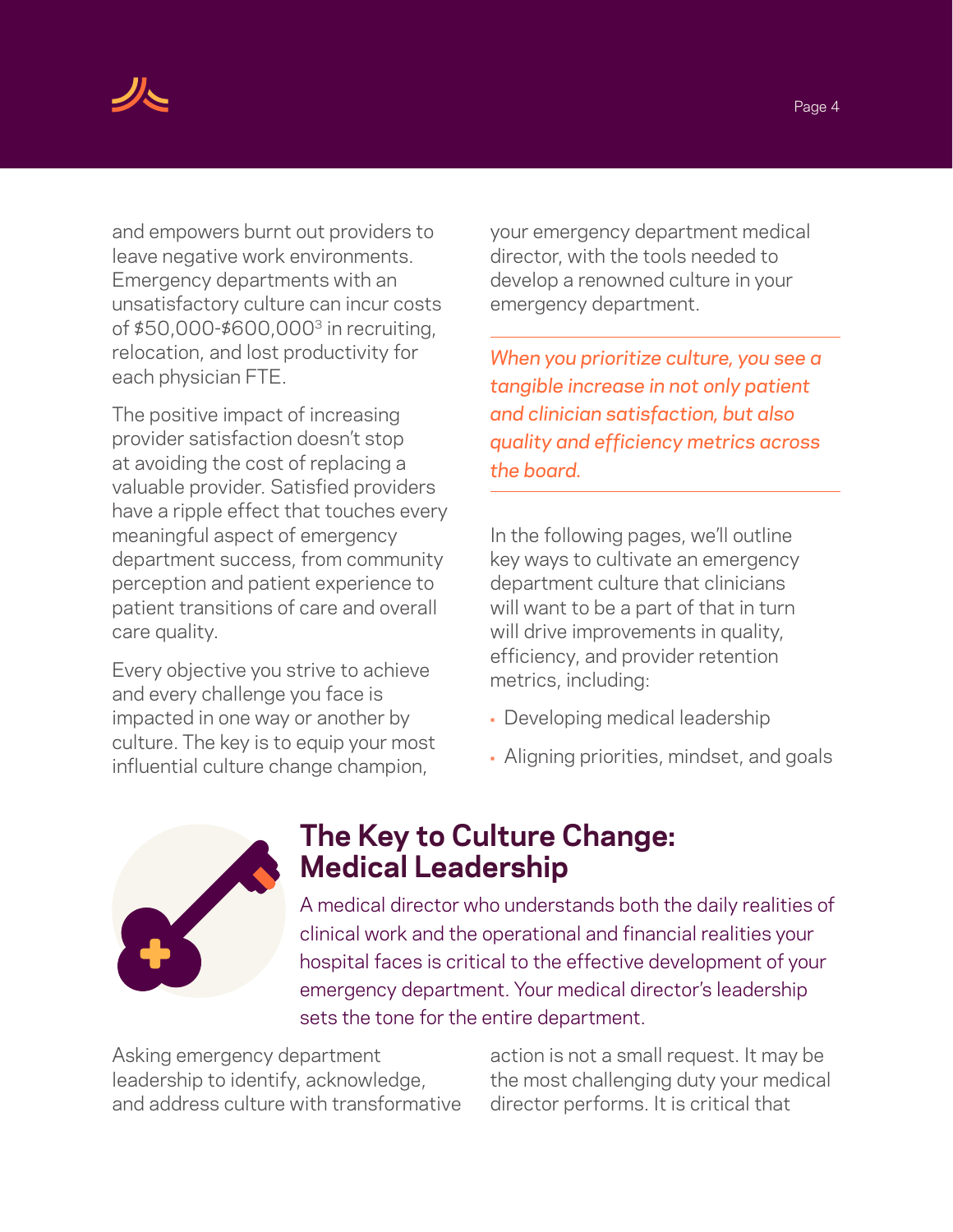

clinical leaders earn the trust of the team to lead them away from "that's the way we've always done it" toward "how can we do better?"

Effectively leading a group through change is not taught in medical school. But it is possible to find a medical director with culture change experience or develop your current medical director to lead your emergency department through transformative change and away from transactional leadership. Key traits to look for in a medical director leading a culture change include:

### **Ability to establish trust**

All effective leaders establish trust. Each leader must build trust in a way that fits their leadership style. The unwavering trust of his/her team and peers in other departments is essential to a medical director's success changing department culture. If your emergency department leadership isn't trusted, you must resolve that issue with coaching, mentoring, or a leadership change before your department can take on a culture change.

Some signs to look for if you're evaluating whether a current leader has a good trust foundation are: humility, ability to lead by example (not word alone), and willingness to defer credit to team members rather than taking credit themselves. Other good signs a trusted leader is in place are positive and

constructive interactions even through conflict, aligned team goals, and twoway communication on daily tasks and long-term accomplishments.

### **Servant leadership mindset**

Leaders who will truly create culture change are leaders who leave their title and ego at the door. The strongest leaders model the behavior needed from their team by working alongside the team in the trenches, respecting every person they interact with as their equal, and prioritizing serving the team rather than viewing the team as working for them.

#### **Openness to feedback**

Strong leaders — especially leaders who thrive through change — are transparent with their team members and expect that their team members be transparent with them in return. This includes sharing both positive and negative feedback, and not only hearing it, but also acting on that feedback.

#### **View challenges as opportunities**

Negativity is the enemy of positive growth. Ensure your medical director's default response to a challenge is to learn more about why things are the way they are and to think creatively about how to turn the challenge on its head and leverage it as an opportunity.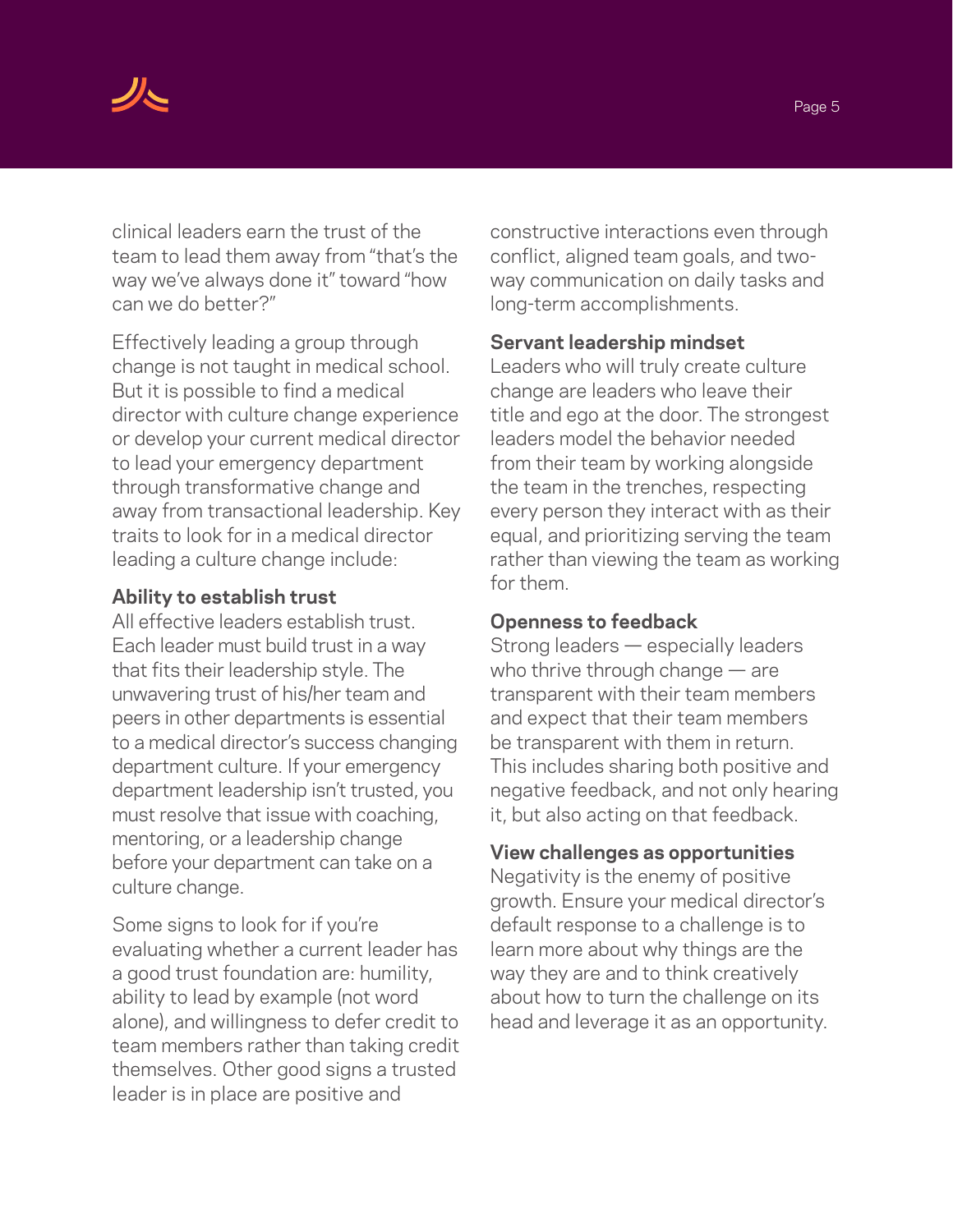



## **Aligning Priorities, Mindset, and Goals**

Once you have a leader in place who is innovative, open, positive, and a natural servant leader, the true work of transforming your emergency department can begin.

As the front door of your hospital, accounting for

more than half of hospital admissions<sup>4</sup>, your emergency department culture often sets the stage for a patient's entire experience. Making a positive first impression and setting the tone to elevate department performance requires that your emergency

department goals and vision are aligned with your hospital or health system's goals and vision. This means that hospital leaders, emergency department leadership, clinicians, staff, and key interfaces with the emergency department share mutual goals and a vision for how patient care will be handled in the emergency department and throughout the continuum of care.

## **Talk face to face with stakeholders**

Before working to change the department culture, it's crucial that your leader(s) begin by understanding the current culture, identify challenges and opportunities for improvement, and make plans to ensure the emergency department team is united and headed in a direction that mutually benefits the emergency department team, the hospital and health system, and the patients and community you serve.

The first step in assessing practice challenges and opportunities is speaking with all stakeholders. This includes:

- Hospital administration
- Hospital leaders and community providers who interface with the emergency department
- Physicians and APPs
- Nurses and Technicians

When speaking with hospital leaders, emergency department leaders, and key interfaces with the emergency department the most important priority should be to clearly understand the vision, needs, and goals of each party. How does/can the emergency department contribute to achieving those goals and meeting those needs?

When speaking with clinical team members and staff, an effective way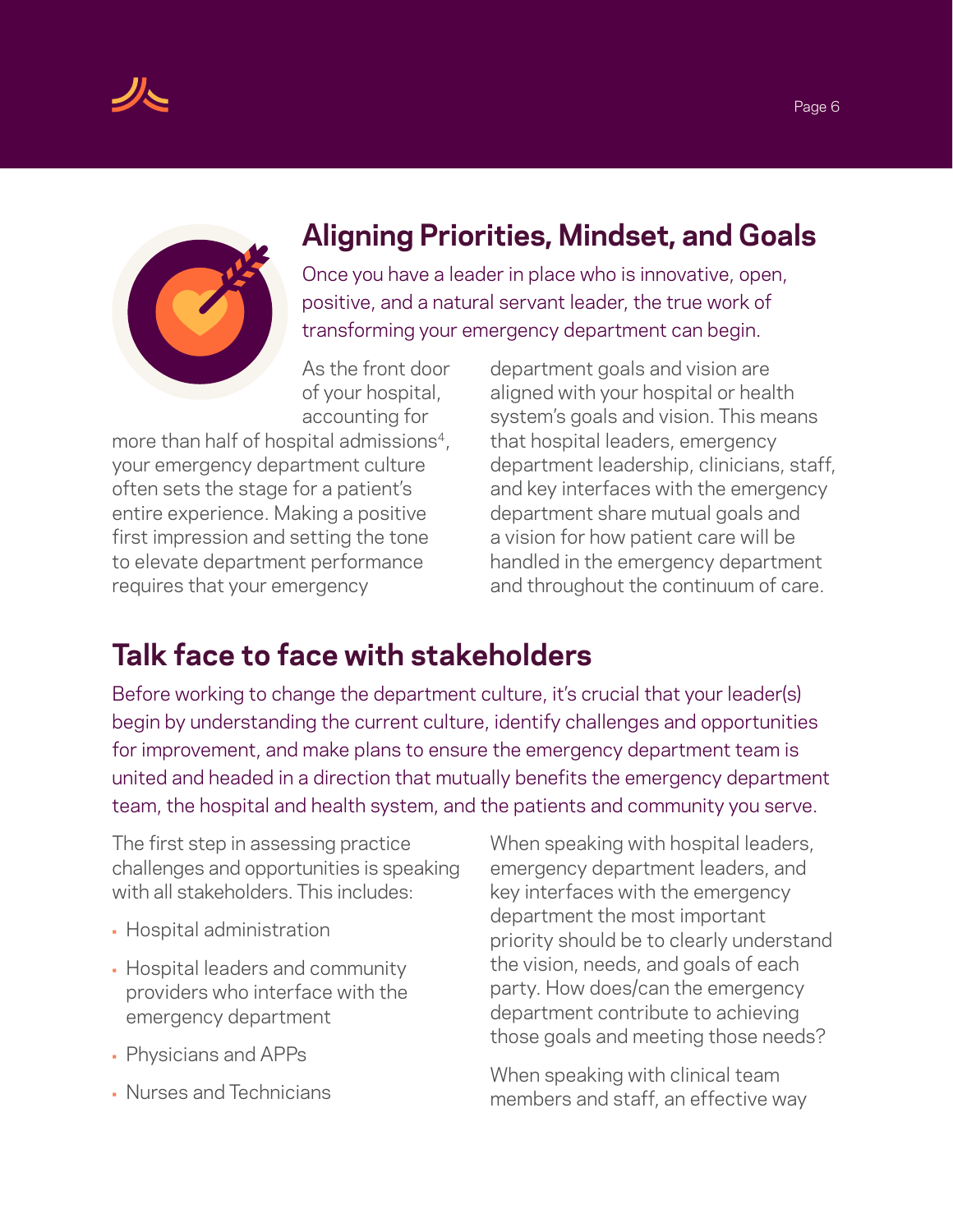

to assess organizational culture challenges is to ask physicians, advanced practice providers, nurses,

*The simple act of asking each individual for their input helps to promote a culture where the team feels valued.* 

techs, and other staff who work in the emergency department these simple questions:

- What do you love most about your job?
- What would you change that would make coming into work each day a more positive experience?

A collective review of answers to these questions can illuminate core strengths and weaknesses of department culture. The simple act of asking each individual for their input helps to promote a culture where the team feels valued. It also equips the medical director with the information necessary to prioritize

*If positive, frequent, and constructive communication isn't prioritized, the emergency department is an environment that is ripe for the possibility of misunderstandings.*

which workflows, processes, and training need to be improved to promote safer, more cost-effective, efficient patient care and a more satisfied staff.

At the close of this exercise, the medical director should have a full understanding of:

- Community perception
- The abilities of the current clinical staff
- What is important to each stakeholder and are priorities aligned?
- Physician turnover, how often are providers leaving and why?
- Physician relations with APPs, nursing staff, and techs
- What defines success?
- What is the general attitude among staff?
- Does the clinical staff feel supported?
- Does the clinical staff feel invested?
- What are the primary communication issues within the department?
- Where does efficiency/throughout break down? Why?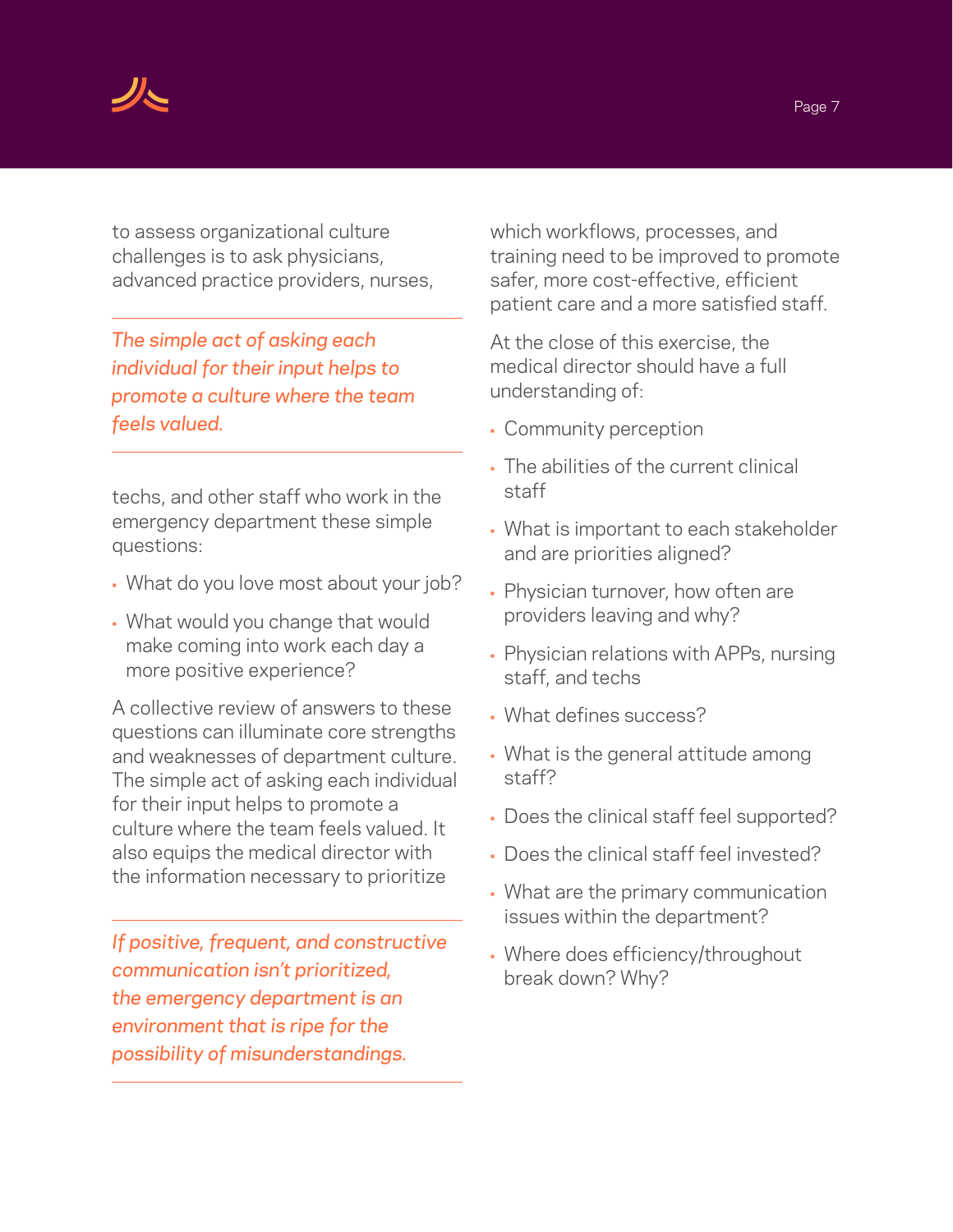

### **Communicate a new vision**

Your medical director will not succeed in implementing culture change without clearly and consistently communicating and demonstrating what success looks like, the overall vision for the program, and how the department is progressing toward achieving its goals. Consistent open and positive communication and instituting change is challenging in any health care setting. It can be especially challenging in an emergency department because it is a fast-paced and frequently high-stress, high-stakes world. But, if positive, frequent, and constructive communication isn't prioritized, the emergency department is an environment that is ripe for the possibility of misunderstandings, compromised patient safety, decreased patient and clinician satisfaction5.

Because of growing consolidation in health care, a transactional, corporate management approach is becoming more and more common among emergency departments nationwide. This often breeds apathy among physicians and clinician team members as they begin to feel more like an anonymous number than an influential member of the team. The key to overcoming this breed of apathy is to inspire all stakeholders to share values and to be personally invested in achieving the positive outcomes of change. That requires taking a more hands-on, culture-focused approached to managing your emergency department. It also means engendering a sense of ownership among your physician group and comradery and solidarity among your entire emergency department staff and clinical team.

Encouraging investment and creating alignment starts with establishing shared values and illustrating the benefits of embracing those values. Instituting a new normal can inspire resistance, but it is not impenetrable. Leaders who have attempted to institute change in the past may recognize these responses:

- "We tried that before 10 years ago and it didn't work."
- "We could do that but it's not in our budget"
- "That won't work here because: We don't have enough staff / We are too busy / Our patients are too sick / Our patients do not understand the complexities of health care / We have to take it to committee, admin, etc.…"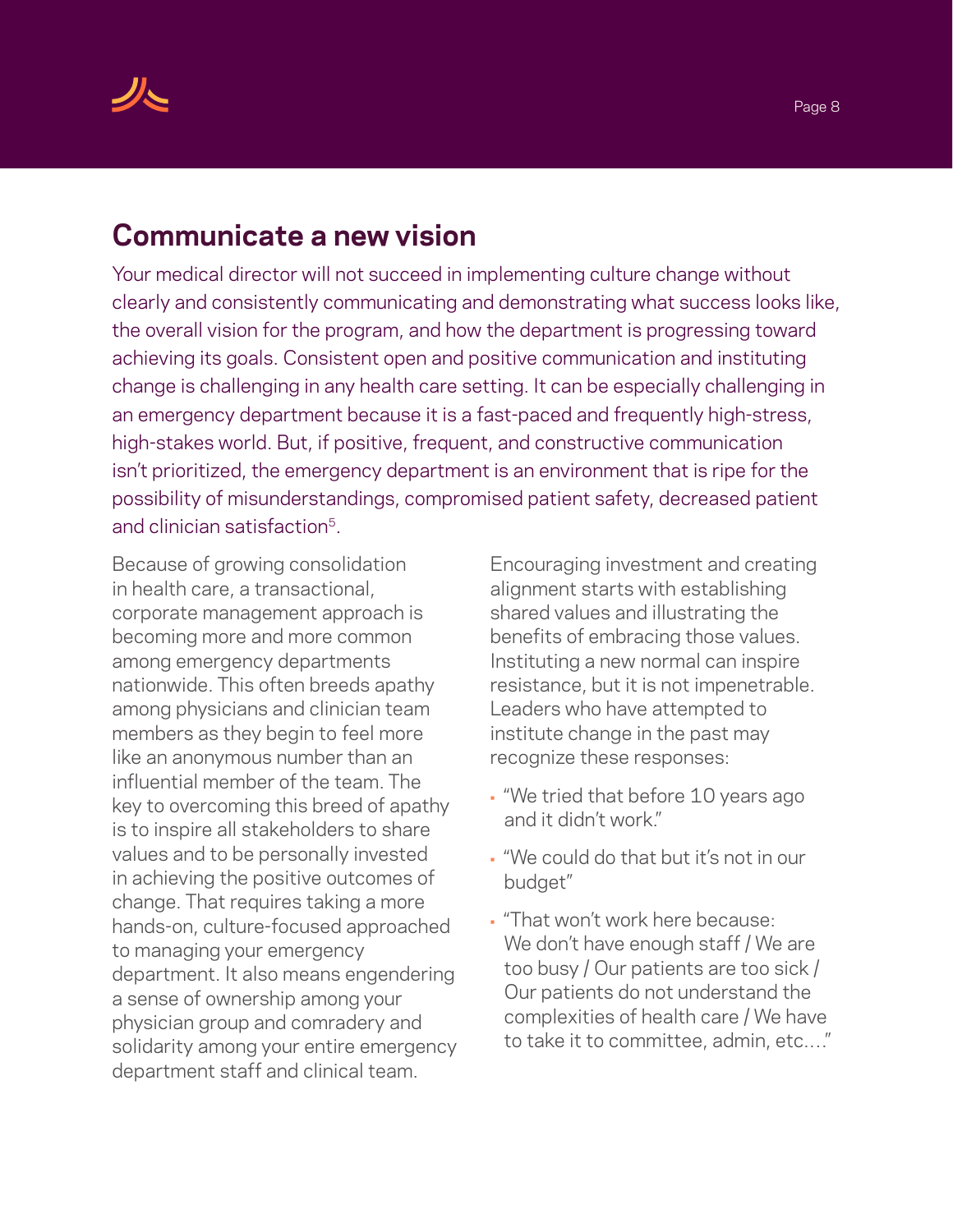

A facility that truly wants positive culture change and the physician retention and performance metric boosts that come along with it need to remove these statements from their language. To foster healthy emergency department culture that encourages positive communication, we recommend adopting the following philosophies:

#### **We are owners, not renters.**

If you want providers to feel invested in your hospital's goals and fulfilled in their practice, you must empower them to take ownership of their practice. This requires engaging them in formal and informal meetings, seeking and implementing their feedback, and rewarding their accomplishments.

### **We are here to serve.**

Creating a culture of true mutuality depends on establishing a culture of lateral service. Of course, this includes prioritizing the improvement of service provided to patients. But it extends to the service of colleagues, staff, and other disciplines. It requires taking a respectful, kind, and open approach to every interaction, every day. It also transcends title or rank. A physician and tech should feel equally comfortable approaching a physician or medical director with feedback or a question.

### **We are accountable.**

Leaders should encourage all emergency department team members to consider developing creative solutions to address issues and weaknesses rather than shifting blame or accepting the status quo. That means eliminating the "don't say" phrases listed below by taking responsibility and offering a constructive solution:

| <b>Don't Say:</b>                      | Do Say:                                 |
|----------------------------------------|-----------------------------------------|
| Lcan't do that It's<br>not our policy. | Let me see what I<br>can do.            |
| That's not my job.                     | How can I help?                         |
| That's not my<br>patient.              | Let me find<br>someone who<br>can help. |
| It's too crazy out<br>there today!     | Let's do this!                          |

### **We are positive and respectful.**

A large part of an emergency department clinician's job is to communicate. They communicate with other members of the medical staff, the nursing team, community physicians, other clinical disciplines, and with patients and their families. Positive and respectful communication is critically important because it directly impacts patient experience and quality of patient care. In general, improved efficiency, quality, and practice culture starts with better face-to-face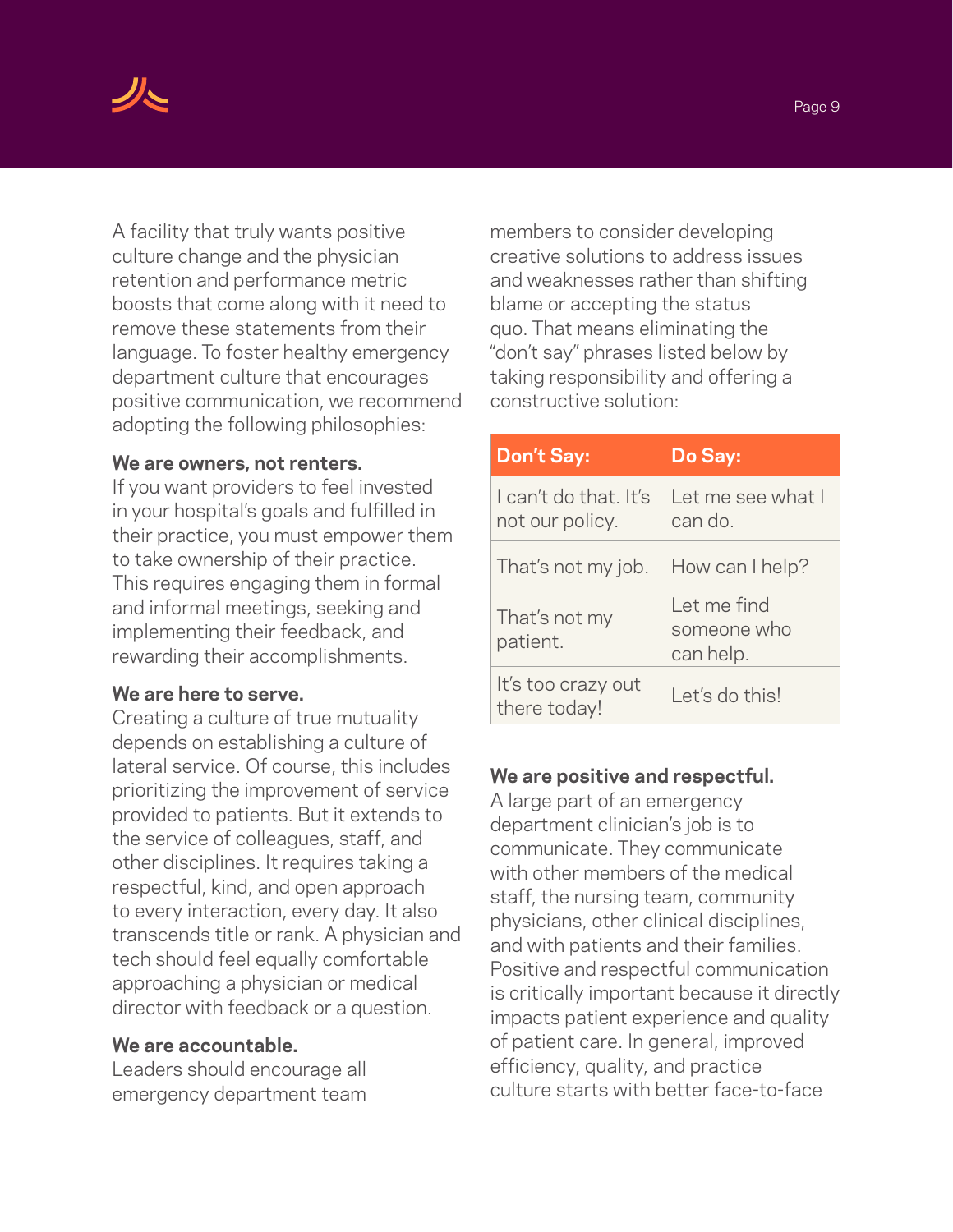

communication at every interaction, from patient check-in, to patient handoff, to admission, discharge, or transfer.

### **Positivity breeds more positivity.**

Positive communication not only makes it difficult to have a negative interaction with a patient, but also improves patient self-disclosure, compliance, recall and understanding of information. Your medical director should be empowered to not only develop communication standards within the physician group, but also make efforts to improve communication with patients and patient families, other specialties, nursing ancillary services, and administration.

### **We are innovative and invested.**

The definition of insanity applies here: you cannot keep doing the same thing over and over and expect different results. Your emergency department must evolve to succeed. A growing population, increasing shortage of providers, advancing technology, and changing regulations — among other factors — all demand that health care facilities rethink their approach to thrive in the modern health care landscape.

Part of innovating for the future is considering the department's impact on the entire continuum of care. Without the trust of the nursing staff, hospital executives, and community primary care providers, patient flow

will break down and inefficiencies will surface. Effective strategies to foster a culture of positive interdisciplinary collaboration include:

- Scheduling monthly meetings between emergency department and hospital leaders to ensure goals are aligned and barriers are removed.
- Developing detailed transfer protocols with nursing staff and other disciplines that take into account the needs of all involved.
- Increasing input from all staff on the front lines from clerks and techs to APPs and physicians in monthly multidisciplinary meetings and regular opportunities for staff to provide feedback for the medical director and providers such as anonymous surveys/evaluations.
- Personal medical director outreach to community PCPs to build care pathways that work well given each practice's unique needs.
- Increased multidisciplinary participation in regular meetings that have a clearly stated purpose, agenda, follow-up plan, and concrete method for measuring progress toward short and long-term goals.
- Regular education opportunities and peer review opportunities for providers.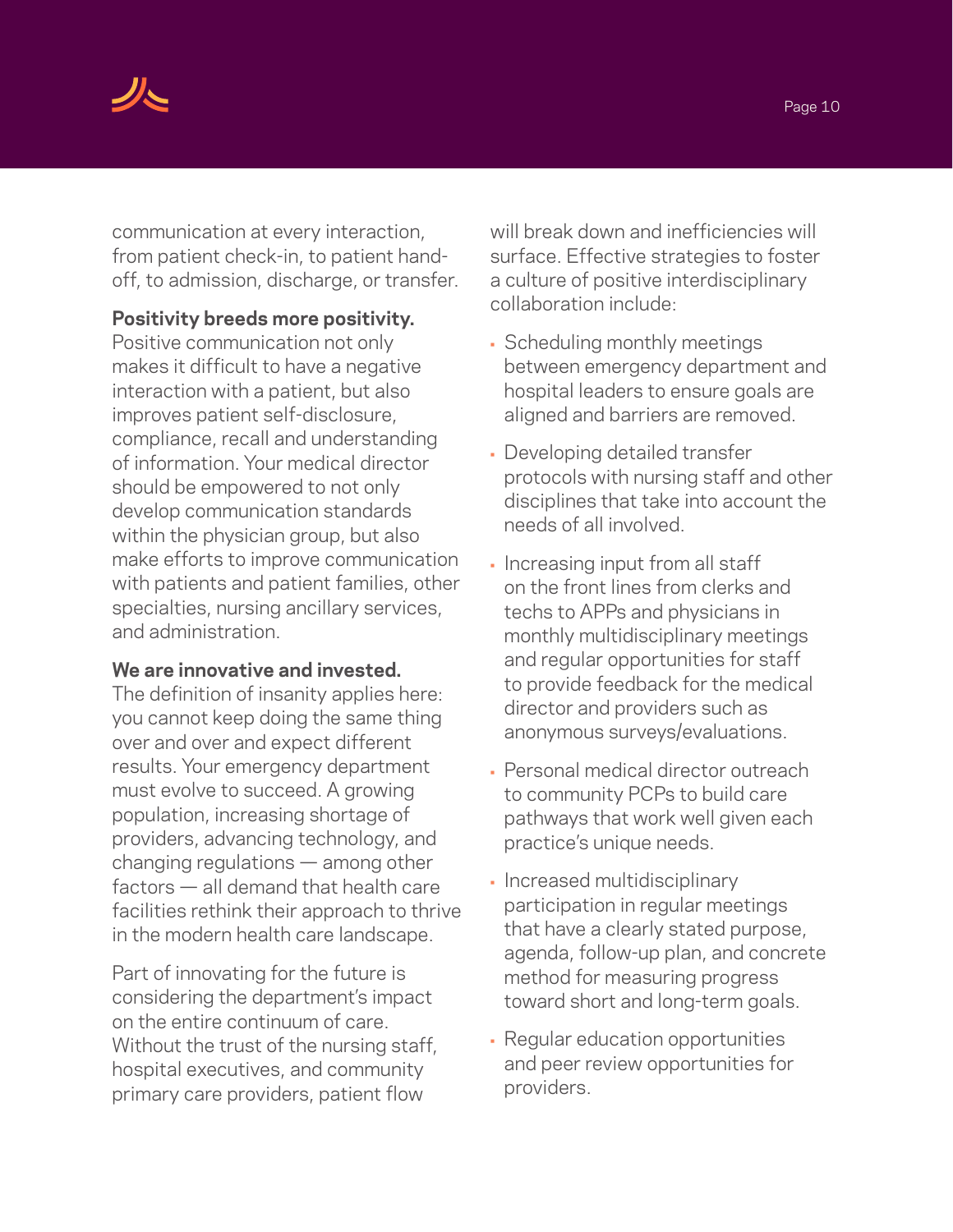

| $\Omega$                                                                        |  |
|---------------------------------------------------------------------------------|--|
|                                                                                 |  |
| the contract of the contract of                                                 |  |
| <b>Contract Contract Contract</b><br><b>Contract Contract Contract Contract</b> |  |
|                                                                                 |  |
|                                                                                 |  |

### **Summary**

Emergency department culture is the single most influential factor on your emergency department performance. Culture impacts any number of emergency department challenges, ranging from nursing-physician staff conflict and dysfunctional team dynamics to high turnover, poor patient experience, operational inefficiency, and negative community

reputation. By developing your medical director to embrace positive, service-driven core values, attitudes, and behaviors, and engaging your clinical team in embracing this philosophy as well, you can lay the foundation for transformative, performanceimpacting change in your emergency department.

Investing in department culture change can pay dividends for years to come in reduced provider turnover costs due to increased provider satisfaction, increased efficiency due to improved interdisciplinary relations, and more satisfied patients due to kind, respectful interactions and smoother patient transitions. Without a strong program culture, any performanceboosting processes or workflows will stand on a broken foundation. By building the cultural foundation first, you set the tone for lasting, tangible increases in patient and clinician satisfaction, positive community reputation, and quality and efficiency performance improvements across the board.

1. https://www.aamc.org/newsroom/newsreleases/458074/2016 workforce projections 04052016.html

- 2. https://www.medscape.com/viewarticle/838437
- 3. https://www.ncbi.nlm.nih.gov/pmc/articles/PMC3582518/#b5-wjem-14-16
- 4. https://www.rand.org/content/dam/rand/pubs/research reports/RR200/RR280/RAND RR280.pdf
- 5. https://www.ncbi.nlm.nih.gov/pmc/articles/PMC4678128/